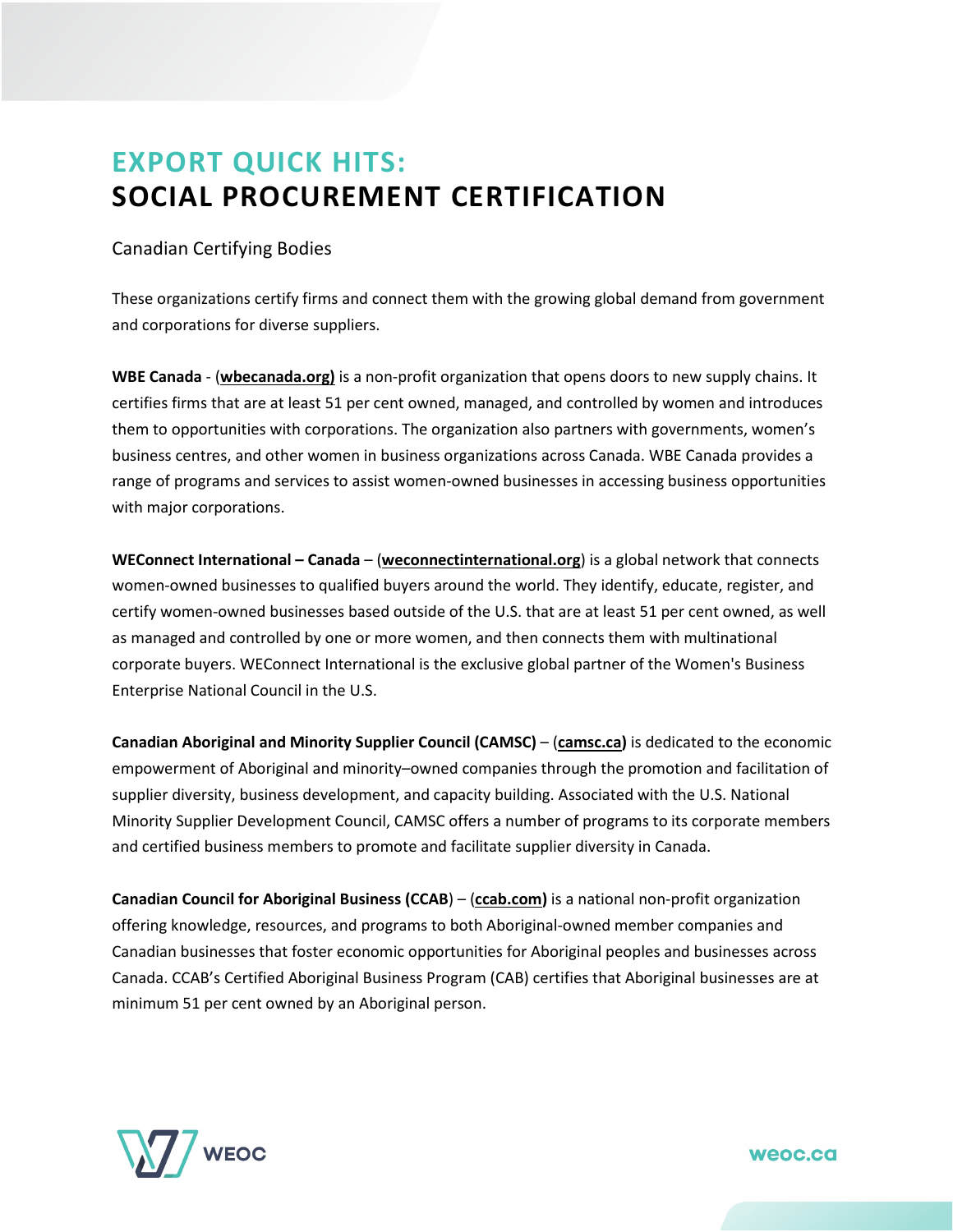**Canadian LGBT+ Chamber of Commerce (CGLCC)** – (**[cglcc.ca\)](http://www.cglcc.ca/)** is a national, non-profit industry association. The CGLCC is committed to forming a broad-based coalition, representative of the various interests of Lesbian, Gay, Bisexual, Trans- identified, Queer, Two-Spirited and Intersex -owned businesses, allied businesses, corporations, professionals, and students of business for the purpose of promoting economic growth and prosperity, through public and private sector advocacy and engagement.

**Inclusive Workplace and Supply Council of Canada (IWSCC***)* - (**[iwscc.ca](https://iwscc.ca/)**) is a Canadian non-profit created to support Canadian Armed Forces veterans and/or people with disabilities who own businesses. They provide certification so that these businesses can be officially recognized as Diverse Suppliers and work with corporate partners to increase the inclusivity of workplaces and procurement processes.

## **TERMS USED AROUND THE TOPIC OF SUPPLIER DIVERSITY:**

**Certification –** Authenticates that a business is owned, managed, and controlled by a qualifying diverse group.

**Diverse supplier**: A business or non-profit organization that is at least 51 per cent owned by designated diverse groups, including those operated and controlled by women, Indigenous people and other visible minorities, those identifying as LGBTQ2+, or people with a disability. Visible minority suppliers are also known as minority business enterprises.

**Diversity and inclusion**: A practice in organizational management that supports an environment that values and respects individuals for their talents, skills, and abilities to the benefit of the collective.

**Procurement**: Buying of goods and services to enable and support the operation of an organization.

**Supply chain**: A group of linked organizations, starting with raw material suppliers and ending with final consumers. Supply chain organizations include farms, mines, manufacturers, retailers, service providers, government agencies, and non-profit entities. The objective of a sustainable supply chain is to provide customers with products and services at the lowest possible cost, while being mindful of implications for sustainability.

**Tier 1 supplier**: An organization's direct supplier; a person or business that provides goods and/or services to the focal organization. Also referred to as a first-tier supplier. For example, an office supply store might be a tier 1 supplier to your organization.

**Tier 2 supplier**: An organization's supplier's supplier; a person or business that provides goods and/or services to the tier 1 supplier. Also referred to as a second-tier supplier. From the example above, a paper manufacturer that sells paper to the office supply store, would be your tier 2 supplier.



weoc.ca